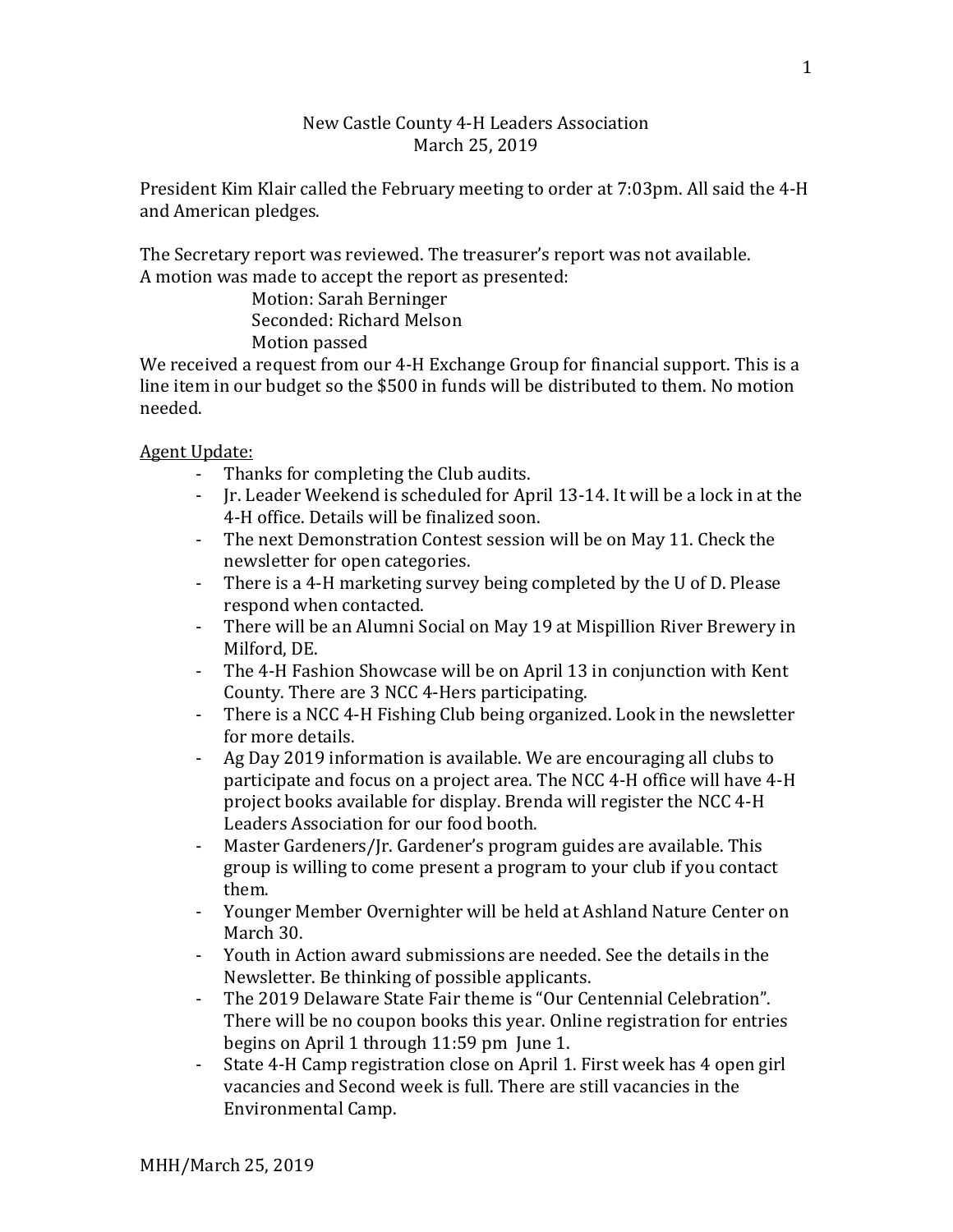- Day Camp is ½ full. We anticipate a waiting list. Several field trips are being planned.
- State 4-H Camp clean-up day will be on Saturday April 13. More information will follow.
- In April, 4-Hers across the nation will participate as **True Leaders in Service** in multiple community service projects, culminating in a **National 4-H Day of Service on Saturday April 27, 2019.**
- Delaware Legislative Day will be on May 8<sup>th</sup>.<br>- The NCC 4-H Livestock Show will be on Satur
- The NCC 4-H Livestock Show will be on Saturday June 8. Please consider helping in the Links food booth, as this is their only fundraiser for the generous scholarships and events they provide to our NCC 4-Hers.
- National 4-H Shooting Sports Teen Leader Institute will be held at Texas A&M University August 6-10.
- Judging training kits are still available for clubs to borrow in the following project areas: Photography, Horticulture, Clothing, Woodworking, and Wildlife. Also, there are many DE 4-H resources available for clubs to borrow.
- National 4-H is again conducting a Raise Your Hand marketing campaign for 4-H April 1 – May 15. Look for this in our area media outlets.
- The NCC 4-H Exchange Group Fundraiser will be on Monday April 29 at Buffalo Wild Wings in Middletown, DE.

There was a discussion of possible DE 4-H Foundation fundraising ideas for our leader group:

-Applebee's Breakfast (Middletown)

- -Raffle off a donated beef or pork
- work at the Bob Carpenter Center concession

Old Business:

- 1. Thank you notes were shared from the 4-Hers who received NCC leader scholarships.
- 2. The Photo Summit was well done. Five 4-Hers spent 2 days with intensive training at the National 4-H Center.
- 3. Heavenly Hooves participated in the State Horse Bowl.
- 4. The recent Demonstration Contest had several first-time participants.
- 5. The NCC 4-H Exchange Group Spaghetti Dinner went very well. They anticipate clearing \$1600 in profit.
- 6. The Computer Science Pathway Summit held in Utah was very interesting and offered a wide range of computer science related topics. Next step is to have these DE 4-H participants develop trainings for clubs and other teen groups to expand the understanding of computer science in daily life. It is part of an 18-month grant program.